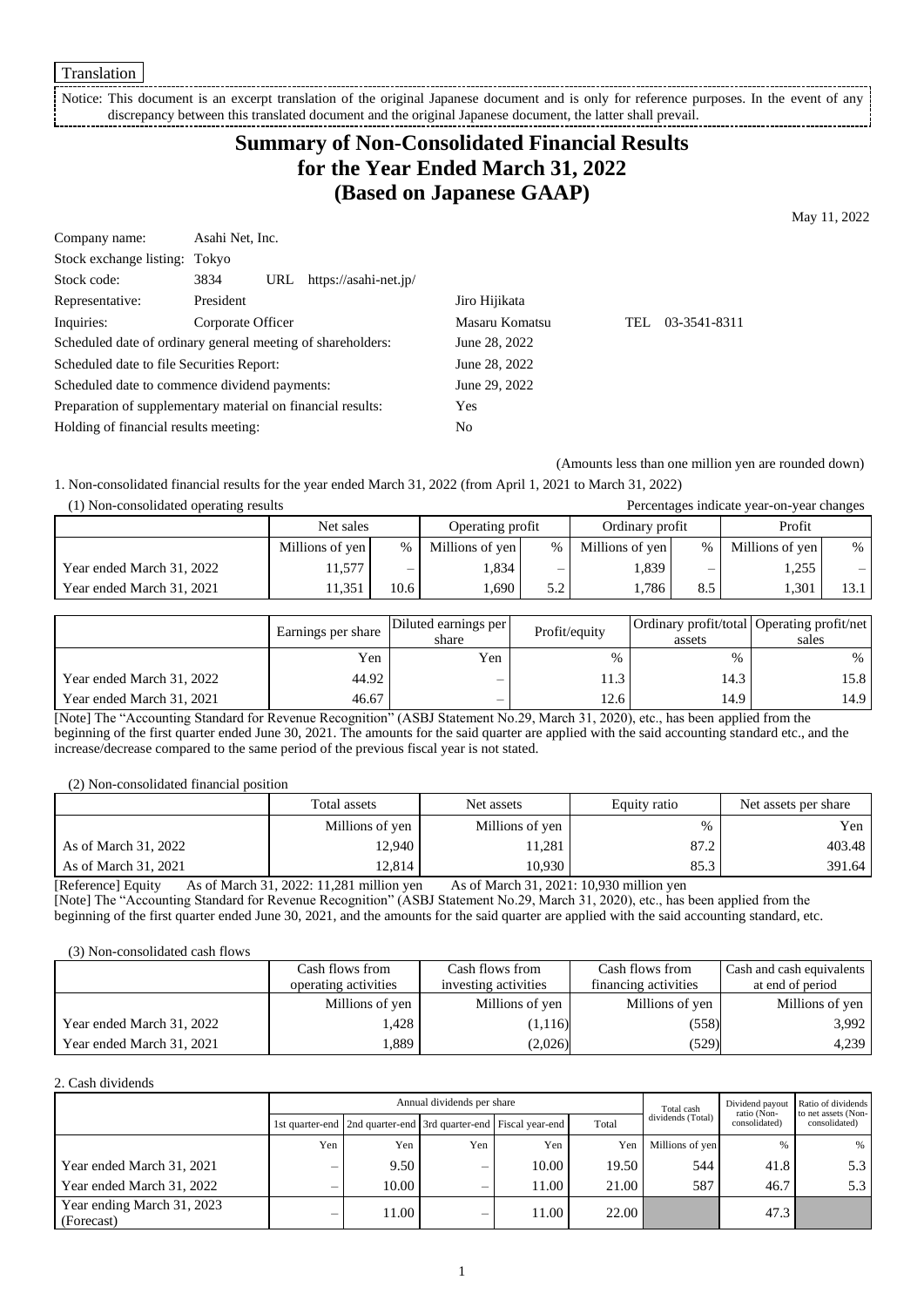3. Forecast of non-consolidated financial results for the year ending March 31, 2023 (from April 1, 2022 to March 31, 2023)

|           |                 |     |                   |      |                   |     |                   |      | Percentages indicate year-on-year changes |
|-----------|-----------------|-----|-------------------|------|-------------------|-----|-------------------|------|-------------------------------------------|
|           | Net sales       |     | Operating profit  |      | Ordinary profit   |     | Profit            |      | Earnings per share                        |
|           | Millions of yen |     | % Millions of yen |      | % Millions of yen |     | % Millions of yen | $\%$ | Yen                                       |
| Full year | 12.400          | 7.1 | 2.000             | 9.01 | 2,000             | 8.7 | .300              | 3.6  | 46.50                                     |

#### 4. Notes

(1) Changes in accounting policies, changes in accounting estimates, and restatement of prior period financial statements

| Changes in accounting policies due to revisions to accounting standards and other regulations: | Yes |
|------------------------------------------------------------------------------------------------|-----|
| Changes in accounting policies due to other reasons:                                           | No. |
| Changes in accounting estimates:                                                               | No. |
| Restatement of prior period financial statements:                                              | No. |

(2) Number of issued shares (common shares)

Total number of issued shares at the end of the period (including treasury shares)

| As of March 31, 2022                               |  | 32,000,000 shares As of March 31, 2021        | 32,000,000 shares |  |  |  |  |
|----------------------------------------------------|--|-----------------------------------------------|-------------------|--|--|--|--|
| Number of treasury shares at the end of the period |  |                                               |                   |  |  |  |  |
| As of March 31, 2022                               |  | 4,040,986 shares   As of March 31, 2021       | 4,091,319 shares  |  |  |  |  |
| Average number of shares during the period         |  |                                               |                   |  |  |  |  |
| Year ended March 31, 2022                          |  | 27,944,296 shares   Year ended March 31, 2021 | 27,894,326 shares |  |  |  |  |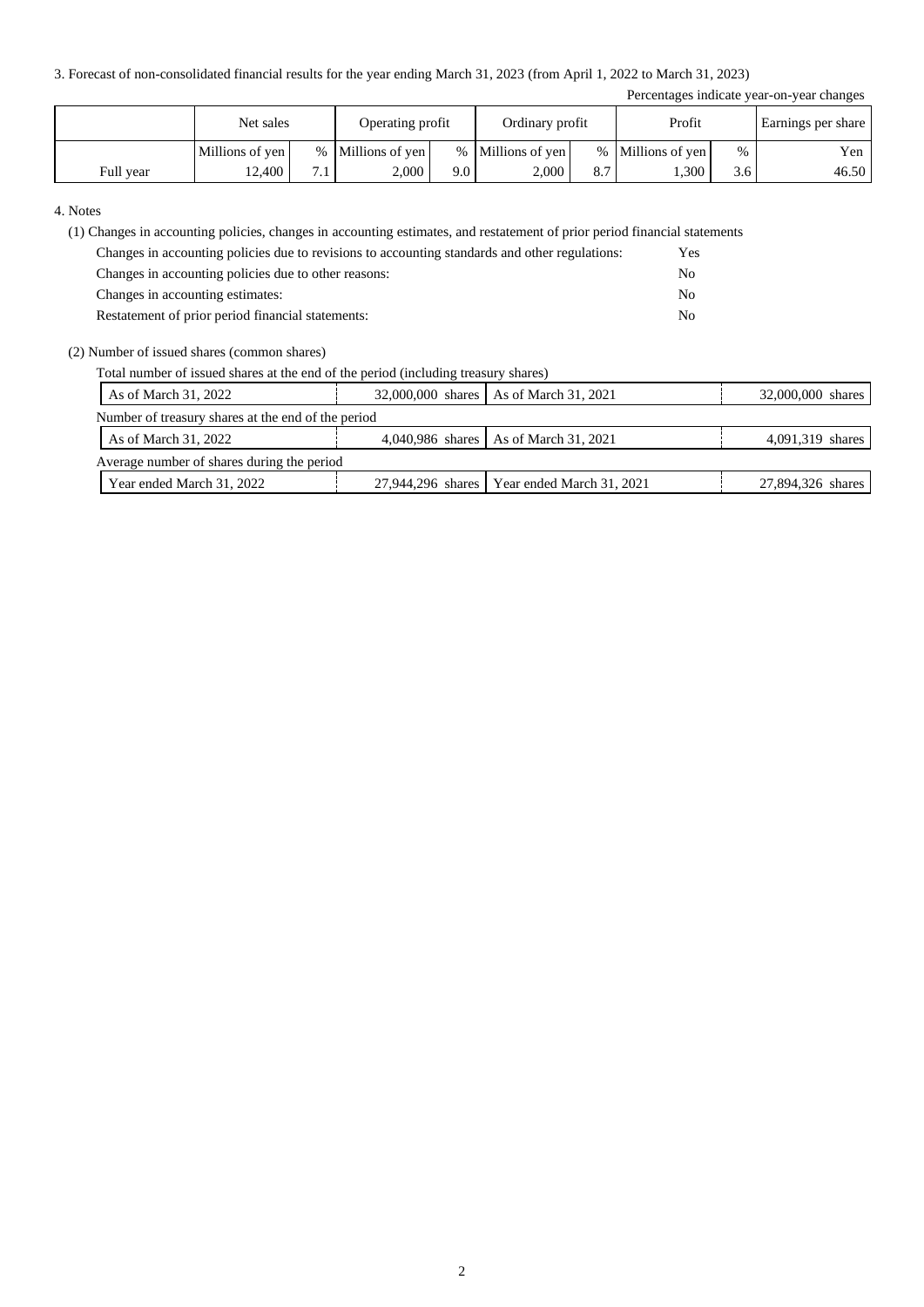#### **Non-consolidated financial statements**

**Non-consolidated balance sheets**

|                                               |                      | (Millions of yen)    |
|-----------------------------------------------|----------------------|----------------------|
|                                               | As of March 31, 2021 | As of March 31, 2022 |
| Assets                                        |                      |                      |
| Current assets                                |                      |                      |
| Cash and deposits                             | 4,239                | 3,992                |
| Accounts receivable - trade                   | 1,823                |                      |
| Accounts receivable Trade and Contract Assets |                      | 2,014                |
| Securities                                    | 2,000                | 2,000                |
| Supplies                                      | 254                  | 623                  |
| Advance payments to suppliers                 |                      | 35                   |
| Prepaid expenses                              | 119                  | 125                  |
| Other                                         | 77                   | 79                   |
| Allowance for doubtful accounts               | (20)                 | (20)                 |
| Total current assets                          | 8,495                | 8,851                |
| Non-current assets                            |                      |                      |
| Property, plant and equipment                 |                      |                      |
| Buildings, net                                | 63                   | 60                   |
| Machinery and equipment, net                  | 1,769                | 1,941                |
| Tools, furniture and fixtures, net            | 232                  | 359                  |
| Construction in progress                      | 305                  |                      |
| Total property, plant and equipment           | 2,370                | 2,361                |
| Intangible assets                             |                      |                      |
| Software                                      | 454                  | 468                  |
| Other                                         | 125                  | 361                  |
| Total intangible assets                       | 579                  | 830                  |
| Investments and other assets                  |                      |                      |
| Investment securities                         | 1,059                | 475                  |
| Shares of subsidiaries and associates         | 6                    |                      |
| Investments in capital                        | 5                    | 4                    |
| Long-term prepaid expenses                    | 76                   | 103                  |
| Deferred tax assets                           |                      | 92                   |
| Leasehold deposits                            | 220                  | 221                  |
| Other                                         | $\theta$             | $\mathbf{0}$         |
| Total investments and other assets            | 1,368                | 898                  |
| Total non-current assets                      | 4,319                | 4,089                |
| Total assets                                  | 12,814               | 12,940               |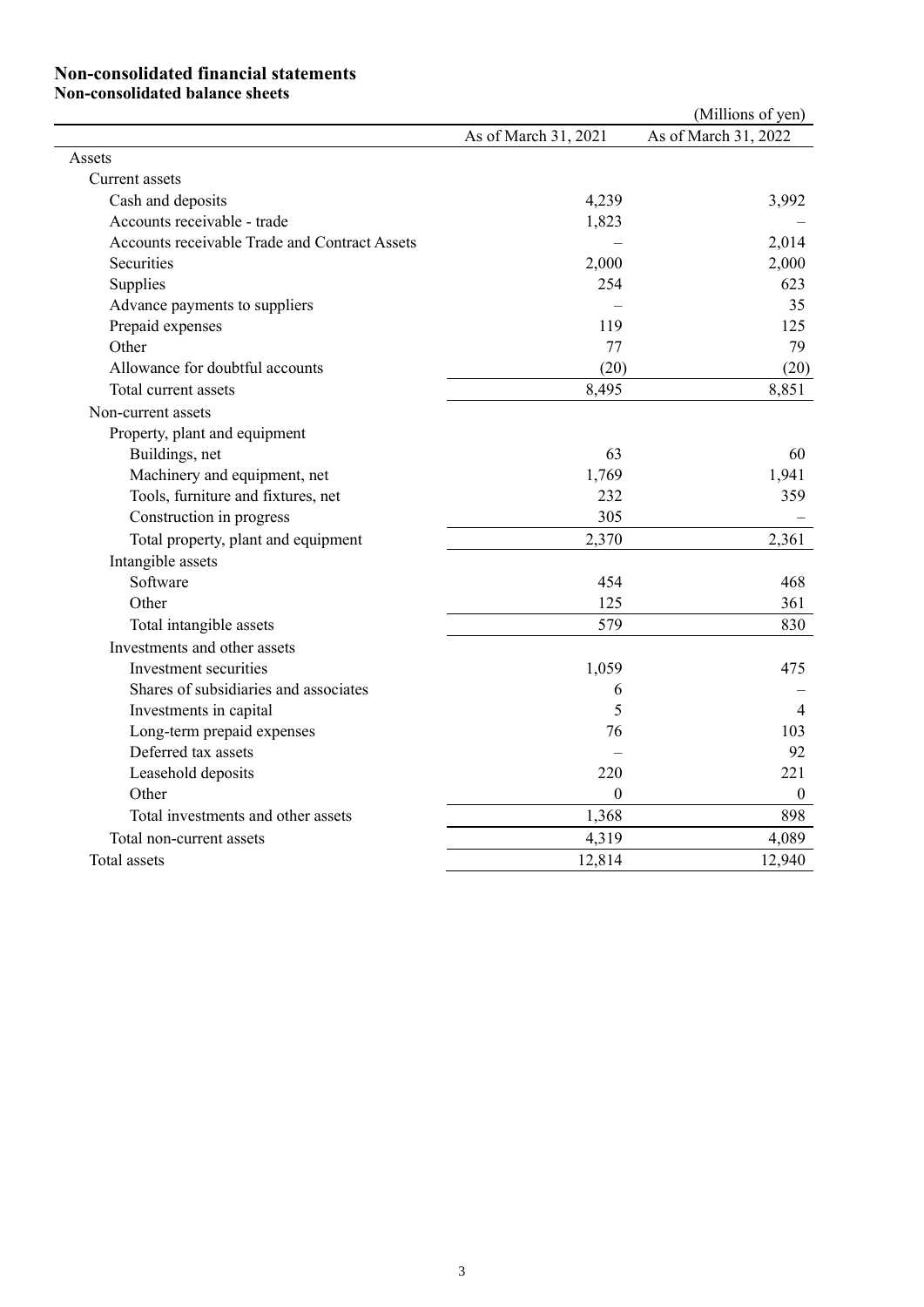|                                                                   |                      | (Millions of yen)    |
|-------------------------------------------------------------------|----------------------|----------------------|
|                                                                   | As of March 31, 2021 | As of March 31, 2022 |
| Liabilities                                                       |                      |                      |
| <b>Current liabilities</b>                                        |                      |                      |
| Accounts payable - trade                                          | 547                  | 454                  |
| Accounts payable - other                                          | 753                  | 739                  |
| Income taxes payable                                              | 358                  | 296                  |
| Accrued consumption taxes                                         | 52                   | 76                   |
| Advances received                                                 | 1                    | $\overline{2}$       |
| Deposits received                                                 | 19                   | 19                   |
| Unearned revenue                                                  | 87                   |                      |
| <b>Contract liabilities</b>                                       |                      | 68                   |
| Other                                                             | $\boldsymbol{0}$     | $\boldsymbol{0}$     |
| Total current liabilities                                         | 1,821                | 1,659                |
| Non-current liabilities                                           |                      |                      |
| Deferred tax liabilities                                          | 63                   |                      |
| Other                                                             | $\theta$             | $\boldsymbol{0}$     |
| Total non-current liabilities                                     | 63                   | $\boldsymbol{0}$     |
| <b>Total liabilities</b>                                          | 1,884                | 1,659                |
| Net assets                                                        |                      |                      |
| Shareholders' equity                                              |                      |                      |
| Share capital                                                     | 630                  | 630                  |
| Capital surplus                                                   |                      |                      |
| Legal capital surplus                                             | 780                  | 780                  |
| Other capital surplus                                             | 58                   | 68                   |
| Total capital surplus                                             | 838                  | 848                  |
| Retained earnings                                                 |                      |                      |
| Legal retained earnings                                           | 5                    | 5                    |
| Other retained earnings                                           |                      |                      |
| Retained earnings brought forward                                 | 10,944               | 11,664               |
| Total retained earnings                                           | 10,950               | 11,670               |
| Treasury shares                                                   | (2,049)              | (2,023)              |
| Total shareholders' equity                                        | 10,371               | 11,126               |
| Valuation and translation adjustments                             |                      |                      |
| Valuation<br>difference<br>available-for-sale<br>on<br>securities | 558                  | 154                  |
| Total valuation and translation adjustments                       | 558                  | 154                  |
| Total net assets                                                  | 10,930               | 11,281               |
| Total liabilities and net assets                                  | 12,814               | 12,940               |
|                                                                   |                      |                      |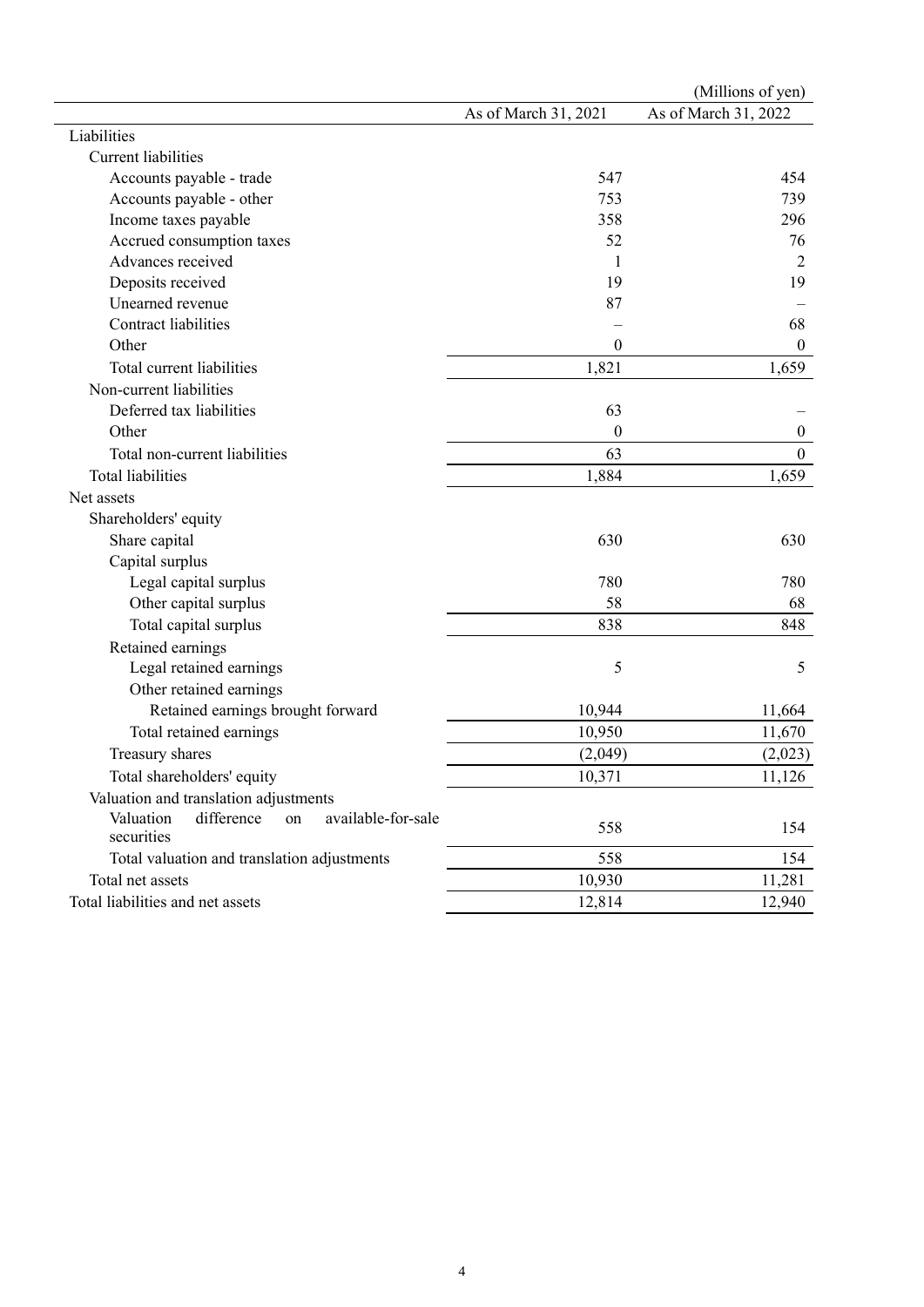# **Non-consolidated statements of income**

|                                                       |                                     | (Millions of yen)                   |
|-------------------------------------------------------|-------------------------------------|-------------------------------------|
|                                                       | Fiscal year ended<br>March 31, 2021 | Fiscal year ended<br>March 31, 2022 |
| Net sales                                             | 11,351                              | 11,577                              |
| Cost of sales                                         | 7,676                               | 7,990                               |
| Gross profit                                          | 3,674                               | 3,587                               |
| Selling, general and administrative expenses          | 1,984                               | 1,752                               |
| Operating profit                                      | 1,690                               | 1,834                               |
| Non-operating income                                  |                                     |                                     |
| Dividend income                                       | 93                                  | 3                                   |
| Rental income from real estate                        | $\overline{3}$                      |                                     |
| Other                                                 | $\mathbf{0}$                        | 1                                   |
| Total non-operating income                            | 97                                  | $\overline{4}$                      |
| Non-operating expenses                                |                                     |                                     |
| Loss on valuation of investments in capital           |                                     | $\overline{0}$                      |
| Rental expenses on real estate                        | $\theta$                            |                                     |
| Other                                                 | $\Omega$                            |                                     |
| Total non-operating expenses                          | $\theta$                            | $\theta$                            |
| Ordinary profit                                       | 1,786                               | 1,839                               |
| Extraordinary income                                  |                                     |                                     |
| Gain on sale of investment securities                 | 338                                 |                                     |
| Gain on sale of shares of subsidiaries and associates |                                     | 29                                  |
| Total extraordinary income                            | 338                                 | 29                                  |
| <b>Extraordinary</b> losses                           |                                     |                                     |
| Impairment losses                                     |                                     | 7                                   |
| Loss on retirement of non-current assets              | $\Omega$                            | 30                                  |
| Loss on transfer of non-current Assets                | 205                                 |                                     |
| Loss on valuation of investment securities            | 30                                  |                                     |
| loss on retirement of communication equipment         |                                     | 17                                  |
| Total extraordinary losses                            | 235                                 | 55                                  |
| Profit before income taxes                            | 1,890                               | 1,813                               |
| Income taxes - current                                | 563                                 | 545                                 |
| Income taxes - deferred                               | 24                                  | 12                                  |
| Total income taxes                                    | 588                                 | 558                                 |
| Profit                                                | 1,301                               | 1,255                               |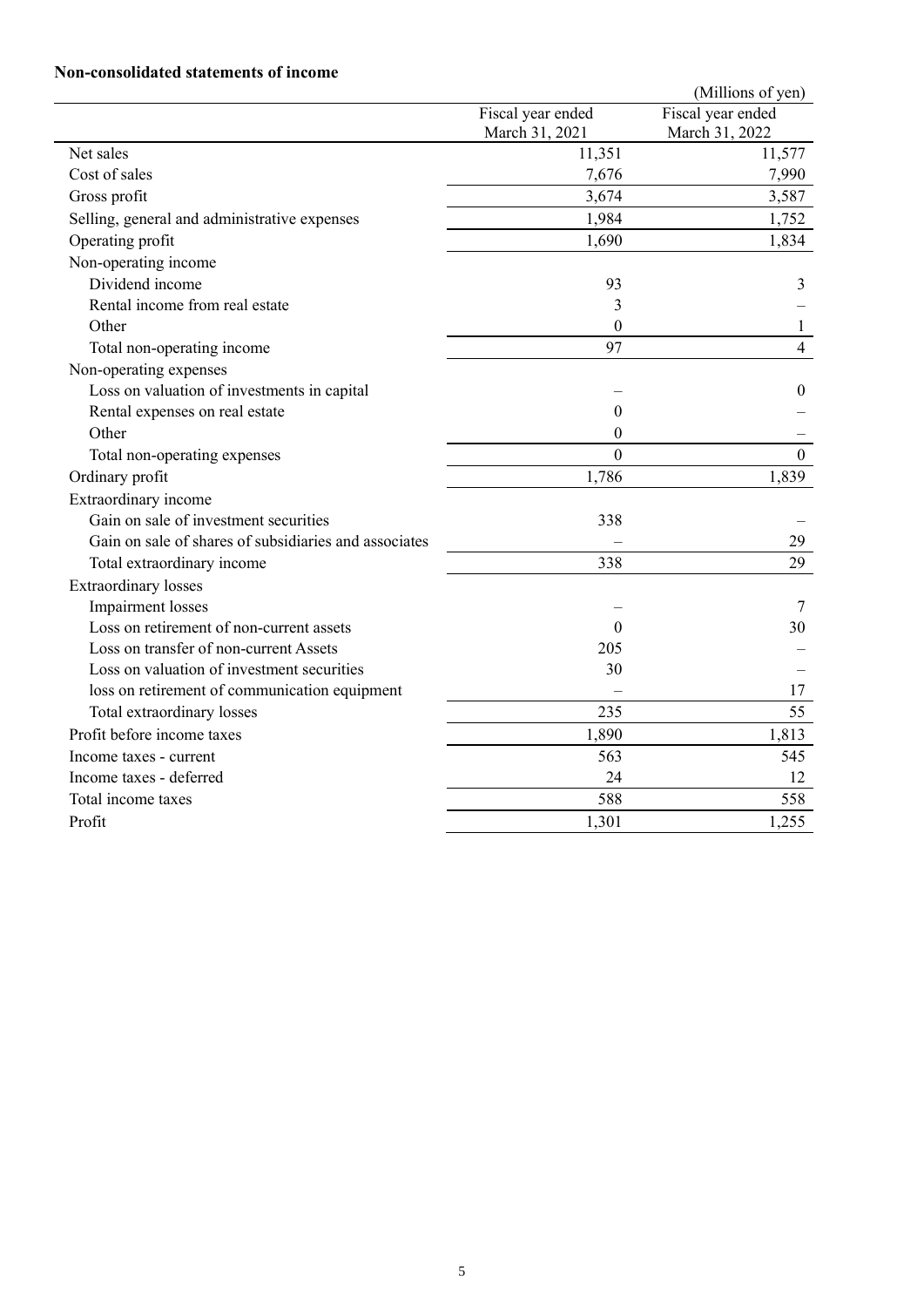### **Non-consolidated statements of changes in equity**

Fiscal year ended March 31, 2021

(Millions of yen) Shareholders' equity Share capital Capital surplus Retained earnings Legal capital surplus | Other capital surplus | Legal retained earnings Other retained earnings Retained earnings brought forward Balance at beginning of period 630 630 780 780 13 Changes during period Dividends of surplus (529) Profit 1,301 Purchase of treasury shares Disposal of treasury shares 144 Net changes in items other than shareholders' equity Total changes during period  $+$   $+$   $+$   $+$   $+$   $+$   $+$   $+$   $+$   $+$   $+$   $+$   $+$   $+$   $+$   $+$   $+$   $+$   $+$   $+$  Balance at end of period 630 630 780 780 58 58 5 10,944

|                                                         | Shareholders' equity |                               |                                                             | Valuation and translation adjustments          |                  |
|---------------------------------------------------------|----------------------|-------------------------------|-------------------------------------------------------------|------------------------------------------------|------------------|
|                                                         | Treasury shares      | Total shareholders'<br>equity | Valuation difference on<br>available-for-sale<br>securities | Total valuation and<br>translation adjustments | Total net assets |
| Balance at beginning of period                          | (2,075)              | 9,528                         | 176                                                         | 176                                            | 9,704            |
| Changes during period                                   |                      |                               |                                                             |                                                |                  |
| Dividends of surplus                                    |                      | (529)                         |                                                             |                                                | (529)            |
| Profit                                                  |                      | 1,301                         |                                                             |                                                | 1,301            |
| Purchase of treasury shares                             | (0)                  | (0)                           |                                                             |                                                | (0)              |
| Disposal of treasury shares                             | 26                   | 70                            |                                                             |                                                | 70               |
| Net changes in items other<br>than shareholders' equity |                      |                               | 382                                                         | 382                                            | 382              |
| Total changes during period                             | 26                   | 842                           | 382                                                         | 382                                            | 1,225            |
| Balance at end of period                                | (2,049)              | 10,371                        | 558                                                         | 558                                            | 10,930           |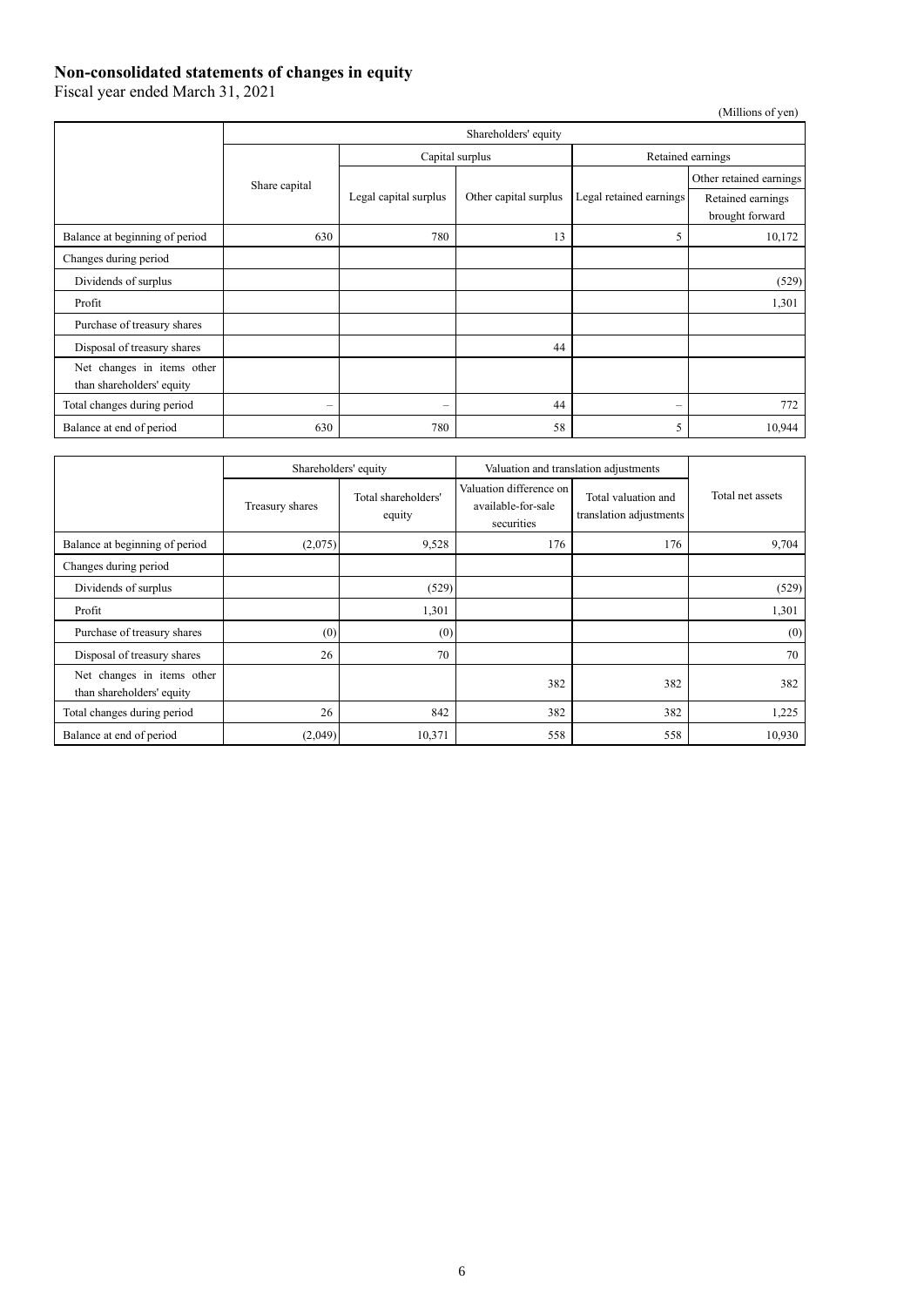### Fiscal year ended March 31, 2022

(Millions of yen)

|                                                         | Shareholders' equity     |                          |                       |                         |                                      |
|---------------------------------------------------------|--------------------------|--------------------------|-----------------------|-------------------------|--------------------------------------|
|                                                         | Share capital            | Capital surplus          |                       | Retained earnings       |                                      |
|                                                         |                          | Legal capital surplus    | Other capital surplus | Legal retained earnings | Other retained earnings              |
|                                                         |                          |                          |                       |                         | Retained earnings<br>brought forward |
| Balance at beginning of period                          | 630                      | 780                      | 58                    | 5                       | 10,944                               |
| Cumulative effects of changes<br>in accounting policies |                          |                          |                       |                         | 23                                   |
| Restated balance                                        | 630                      | 780                      | 58                    | 5                       | 10,968                               |
| Changes during period                                   |                          |                          |                       |                         |                                      |
| Dividends of surplus                                    |                          |                          |                       |                         | (558)                                |
| Profit                                                  |                          |                          |                       |                         | 1,255                                |
| Purchase of treasury shares                             |                          |                          |                       |                         |                                      |
| Disposal of treasury shares                             |                          |                          | 9                     |                         |                                      |
| Net changes in items other<br>than shareholders' equity |                          |                          |                       |                         |                                      |
| Total changes during period                             | $\overline{\phantom{0}}$ | $\overline{\phantom{0}}$ | 9                     | $\qquad \qquad -$       | 696                                  |
| Balance at end of period                                | 630                      | 780                      | 68                    | 5                       | 11,664                               |

|                                                         | Shareholders' equity |                               | Valuation and translation adjustments                       |                                                |                  |
|---------------------------------------------------------|----------------------|-------------------------------|-------------------------------------------------------------|------------------------------------------------|------------------|
|                                                         | Treasury shares      | Total shareholders'<br>equity | Valuation difference on<br>available-for-sale<br>securities | Total valuation and<br>translation adjustments | Total net assets |
| Balance at beginning of period                          | (2,049)              | 10,371                        | 558                                                         | 558                                            | 10,930           |
| Cumulative effects of changes<br>in accounting policies |                      | 23                            |                                                             |                                                | 23               |
| Restated balance                                        | (2,049)              | 10,394                        | 558                                                         | 558                                            | 10,953           |
| Changes during period                                   |                      |                               |                                                             |                                                |                  |
| Dividends of surplus                                    |                      | (558)                         |                                                             |                                                | (558)            |
| Profit                                                  |                      | 1,255                         |                                                             |                                                | 1,255            |
| Purchase of treasury shares                             |                      | -                             |                                                             |                                                |                  |
| Disposal of treasury shares                             | 26                   | 36                            |                                                             |                                                | 36               |
| Net changes in items other<br>than shareholders' equity |                      |                               | (404)                                                       | (404)                                          | (404)            |
| Total changes during period                             | 26                   | 732                           | (404)                                                       | (404)                                          | 327              |
| Balance at end of period                                | (2,023)              | 11,126                        | 154                                                         | 154                                            | 11,281           |